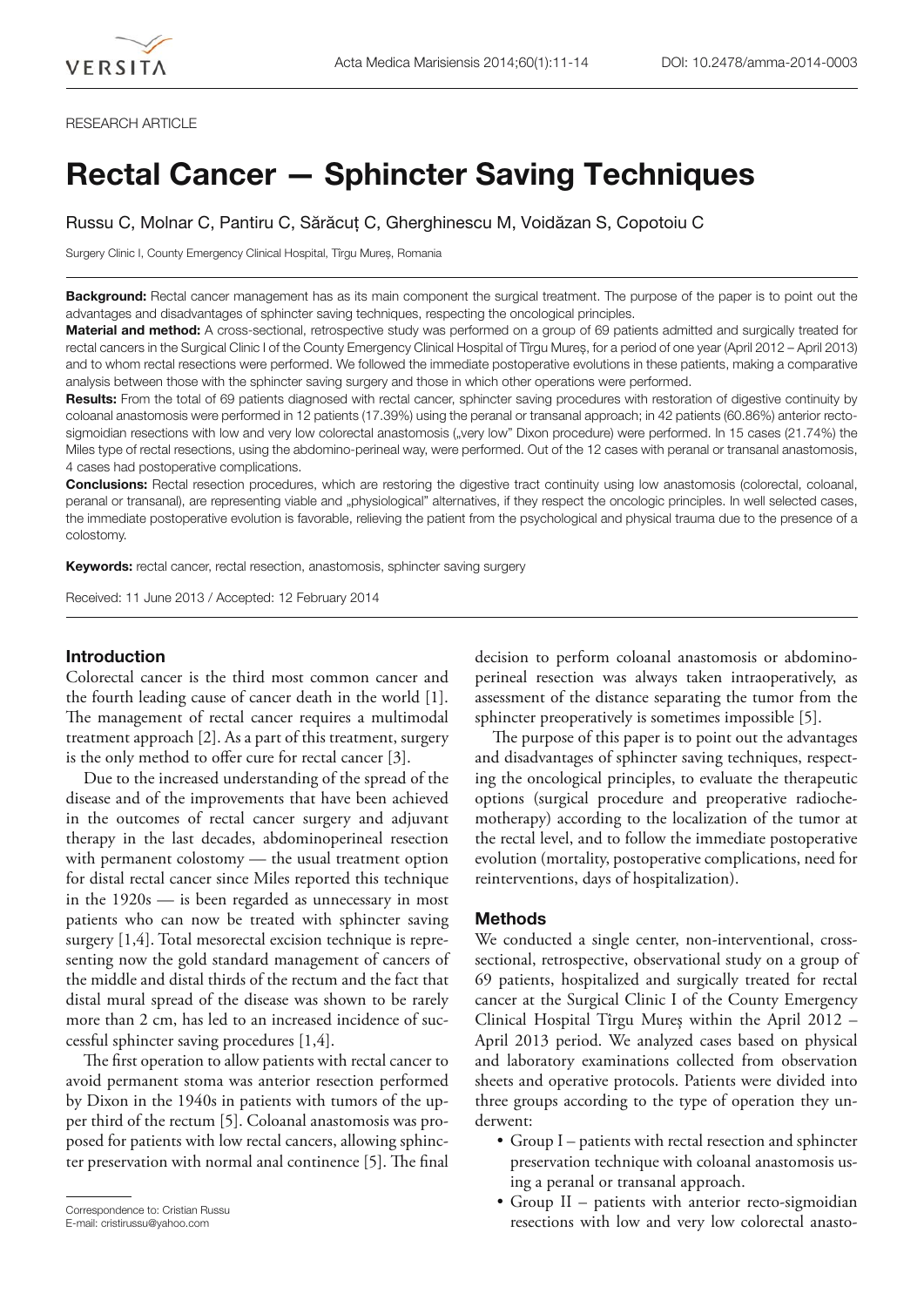mosis ("very low" Dixon procedure).

• Group III – patients to whom the abdominoperineal resection (Miles operation) was performed.

Criteria for inclusion in the study group are:

- Patients admitted and surgically treated for rectal cancer in the Surgical Clinic 1 of the County Emergency Clinical Hospital Tîrgu Mureș within the April 2012 – April 2013 period;
- Patients who underwent rectal resection;
- Patients to whom a primary anstomosis was made or an abdominoperineal resection with a permanent terminal colostomy was done.

Criteria for exclusion from the study group are:

- Patients admitted for rectal cancer to whom no surgical intervention was made;
- Patients with rectal resection made for benign diseases;
- Patients treated for rectal cancer to whom other surgical procedure was done.

Data were processed in Microsoft Excel, and statistical analysis was performed using the program Medcalc Software (bvba Version 12.3.0, Mariakerke, Belgium). We used Student's t test to evaluate the differences between the means of continuous variables in two groups, and ANOVA to evaluate the differences between the means of continuous variables in three groups (expressed by mean ± SD). The  $\chi^2$  test was used for categorial variables (expressed by nr (%). The differenceses between non-parametric variables (expressed by median, range) were compared using the Mann-Whitney U test and the Kruskal Wallis test. A p value smaller than 0.05 was considered to be statistically significant.

## **Results**

From the total of 69 patients diagnosed with rectal cancer, sphincter saving procedures with restoration of digestive continuity by coloanal anastomosis were performed in 12 patients (17.39%), using the peranal or transanal approach (Group I); in 42 patients (60.86%) anterior recto-sigmoidian resections with low and very low colorectal anastomosis ("very low" Dixon procedure) were performed (Group II). In 15 cases (21.74%) the Miles type of rectal resections, using the abdomino-perineal approach, were performed (Group III) (Table I).

In the studied group the minimal age was 34 years and the maximum 87 years with a mean of 64 years, and the distribution on genders was in favor of males, 43 males  $(62.31\%)$  and 26 females  $(37.68\%)$ . The distribution of patients was about equal between rural (49.27%) and urban (50.72%) areas.

Regarding the localization of the tumor at the rectal level, sphincter saving procedures with coloanal anastomosis and abdominoperineal resections were made mainly for inferior rectal cancer, as the anterior recto-sigmoidian resections with colorectal anastomosis was done, by choice, for middle and superior localization of the rectal tumor (with statistic significance,  $p = 0.0001$ ) (Table I). Preoperative preparation of the bowel was made for all the patients to whom a primary anastomosis was made.

Preoperative radiotherapy was performed to 73.33% of the patients in group III, to 25% in group I and to 16.66% in group II (the differences are statistically significant,  $p =$ 0.0002). In some cases, radiotherapy was associated with preoperative chemotherapy (Table I).

Postoperative anastomotic fistulas were present in 4 patients with sphincter preservation and peranal or transanal anastomosis (33.33%), and in 1 patient with anterior recto-sigmoidian resection and colorectal anastomosis  $(2.38\%)$  (p = 0.007) (Table II).

One patient from group I (8.33%) and three from group II (7.14%) had postoperative wound infection, without statistic significance ( $p > 0.05$ ) (Table II).

There were seven reinterventions  $(10.14\%)$  in the studied group; five  $(41.66\%)$  in patients with sphincter preservation and peranal or transanal anastomosis (three Maydl lateral colostomy for anastomotic fistula; one terminal colostomy with the resection of the necrotic, pulled through, colic loop and one reintervention for bowel obstruction due to postoperative volvulus); one (2.38%) in the group with Dixon procedure (one case of removing the anasto-

Table I. Comparative analysis between the three studied groups

| Variables                      |                         | <b>GROUP I</b><br>$n = 12$ | <b>GROUP II</b><br>$n = 42$ | <b>GROUP III</b><br>$n = 15$ | P value     |
|--------------------------------|-------------------------|----------------------------|-----------------------------|------------------------------|-------------|
| Days of hospitalization        | Median (range)          | $18.5(9 - 50)$             | $11.5(8-30)$                | $20(5-32)$                   | $0.0001*$   |
| Mortality                      | (yes/no)                | 0/12                       | 2/40                        | 1/14                         | $0.68***$   |
| Diagnosis                      | Low rectal cancer       |                            | 5                           | 13                           | $0.0001***$ |
|                                | Middle rectal cancer    | 4                          | 12                          | 2                            |             |
|                                | Upper rectal cancer     | 0                          | 14                          | 0                            |             |
|                                | Recto-sigmoidian cancer |                            | 11                          | 0                            |             |
| Chemotherapy                   | (yes/no)                | 0/12                       | 2/40                        | 6/9                          | $0.0005***$ |
| Radiotherapy                   | (yes/no)                | 3/9                        | 7/35                        | 11/4                         | $0.0002***$ |
| Preoperative bowel preparation | (yes/no)                | 12/0                       | 42/0                        | 4/11                         | $0.0001***$ |
| Fistula                        | (yes/no)                | 4/8                        | 1/41                        | 0/15                         | $0.0006***$ |
| Reintervenion                  | (yes/no)                | 5/7                        | 1/41                        | 1/14                         | $0.0003***$ |
| Postoperative wound infection  | (yes/no)                | 1/11                       | 3/39                        | 0/15                         | $0.54***$   |
|                                |                         |                            |                             |                              |             |

\* Kruskal Wallis test, \*\* Anova test, \*\*\* chi square test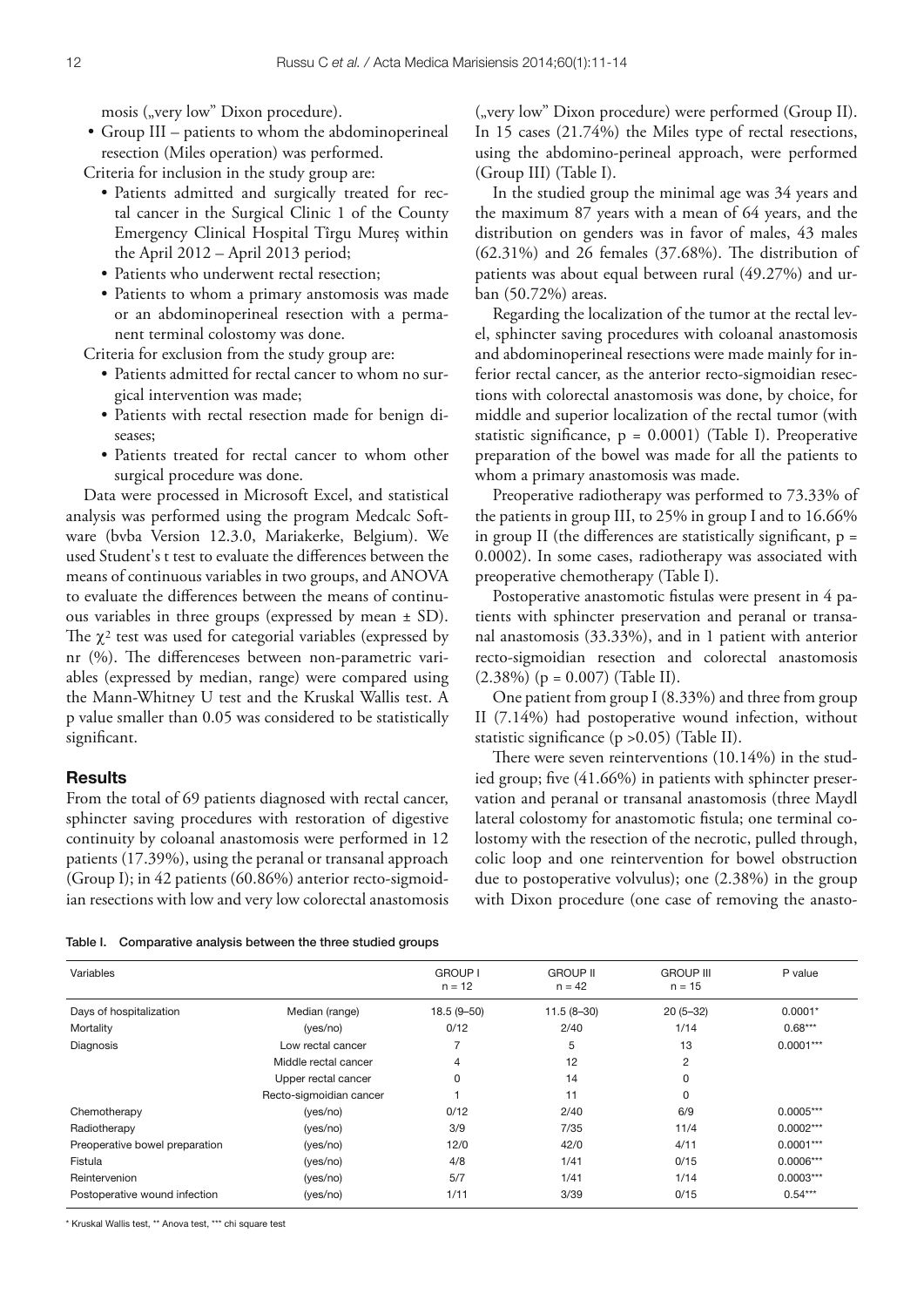|  | Table II. Comparative analysis between group I and group II |  |  |  |  |  |  |
|--|-------------------------------------------------------------|--|--|--|--|--|--|
|--|-------------------------------------------------------------|--|--|--|--|--|--|

| Variables                      |                         | <b>GROUP I</b><br>$n = 12$ | <b>GROUP II</b><br>$n = 42$ | P value     |
|--------------------------------|-------------------------|----------------------------|-----------------------------|-------------|
| Days of hospitalization        | Median (range)          | $18.5(9 - 50)$             | $11.5(8-30)$                | $0.0008*$   |
| Mortality                      | (yes/no)                | 0/12                       | 2/40                        | $0.92***$   |
| Diagnosis                      | Low rectal cancer       | 7                          | 5                           | $0.002***$  |
|                                | Middle rectal cancer    | 4                          | 12                          |             |
|                                | Upper rectal cancer     | 0                          | 14                          |             |
|                                | Recto-sigmoidian cancer |                            | 11                          |             |
| Chemotherapy                   | (yes/no)                | 0/12                       | 2/40                        | $0.92***$   |
| Radiotherapy                   | (yes/no)                | 3/9                        | 7/35                        | $0.81***$   |
| Preoperative bowel preparation | (yes/no)                | 12/0                       | 42/0                        | $0.0001***$ |
| Fistula                        | (yes/no)                | 4/8                        | 1/41                        | $0.007***$  |
| Reintervenion                  | (yes/no)                | 5/7                        | 1/41                        | $0.001***$  |
| Postoperative wound infection  | (yes/no)                | 1/11                       | 3/39                        | $0.62***$   |
|                                |                         |                            |                             |             |

\* Mann Whitney test, \*\* t Student test, \*\*\* chi square test

mosis and doing a terminal colostomy for anastomotic fistula) and one case of bowel obstruction due to postoperative volvulus in the group with abdominoperineal resection (6.66%) (Table I).

The number of hospitalization days (expressed by median and range) showed a statistically significant difference  $(p = 0.0001)$  between groups, especially between groups II and III, and groups I and II, but also between groups I + II and group III (Tables I, II and III).

Three postoperative deaths were registered (4.34%), one in the group with abdominoperineal resection (6.66%) and two from the group with anterior recto-sigmoidian resections with colorectal anastomosis (4.76%). No postoperative mortality was encountered in the group with rectal resection and sphincter preservation technique with coloanal anastomosis (Table I).

## **Discussion**

Sphincter preservation procedures with coloanal anastomosis carried out through peranal or transanal approach are in small number and do not allow to draw statistically significant conclusions, but their frequency has been increasing lately. This may be due to a lack of materials (staplers) in order to carry out an ultra-low anterior resection, which requires a stapled anastomosis and is considered to be the standard surgery for preserving the anal function in patients with lower rectal cancer [6].

Total mesorectal excision was practiced in all cases and a minimal 2 cm distal margin of resection was obtained, as a standard procedure, in order to achieve a better local recurrence control [7,8,9].

Preoperative radiotherapy was performed in 30.43% of the cases, especially in low rectal cancer, knowing that it provides downsizing and downstaging, which increase the possibility of sphincter saving surgery in those patients [1]. Association with chemotherapeutic agents, to increase tumor radiosensitivity, has been shown to be beneficial in improving local control, but was reported to have no effect upon survival [3].

Sphincteric function was graded according to the following classification [5]:

- Normal continence was defined as no changes in continence after surgery provided normal previous function;
- Mild incontinence indicated minor sporadic incontinence episodes not interfering with normal activity;
- Moderate incontinence indicated frequent incontinence episodes interfering with normal activity;

| Table III. | Comparative analysis between group I+II and group III |  |
|------------|-------------------------------------------------------|--|
|            |                                                       |  |

| Variables                      |                         | <b>GROUP I+II</b><br>$n = 54$ | <b>GROUP III</b><br>$n = 15$ | P value     |
|--------------------------------|-------------------------|-------------------------------|------------------------------|-------------|
| Days of hospitalization        | Median (range)          | $18.5(9 - 50)$                | $20(5-32)$                   | $0.0001*$   |
| Mortality                      | (yes/no)                | 2/52                          | 1/14                         | $0.82***$   |
| Diagnosis                      | Low rectal cancer       | 12                            | 13                           | $0.0001***$ |
|                                | Middle rectal cancer    | 16                            | 2                            |             |
|                                | Upper rectal cancer     | 14                            | 0                            |             |
|                                | Recto-sigmoidian cancer | 12                            | 0                            |             |
| Chemotherapy                   | (yes/no)                | 2/52                          | 6/9                          | $0.0006***$ |
| Radiotherapy                   | (yes/no)                | 10/44                         | 11/14                        | $0.0002***$ |
| Preoperative bowel preparation | (yes/no)                | 54/0                          | 4/11                         | $0.0001***$ |
| Fistula                        | (yes/no)                | 5/49                          | 0/15                         | $0.5***$    |
| Reintervenion                  | (yes/no)                | 6/48                          | 1/14                         | $0.9***$    |
| Postoperative wound infection  | (yes/no)                | 4/50                          | 0/15                         | $0.6***$    |

\* Mann Whitney test, \*\* t Student test, \*\*\* chi square test